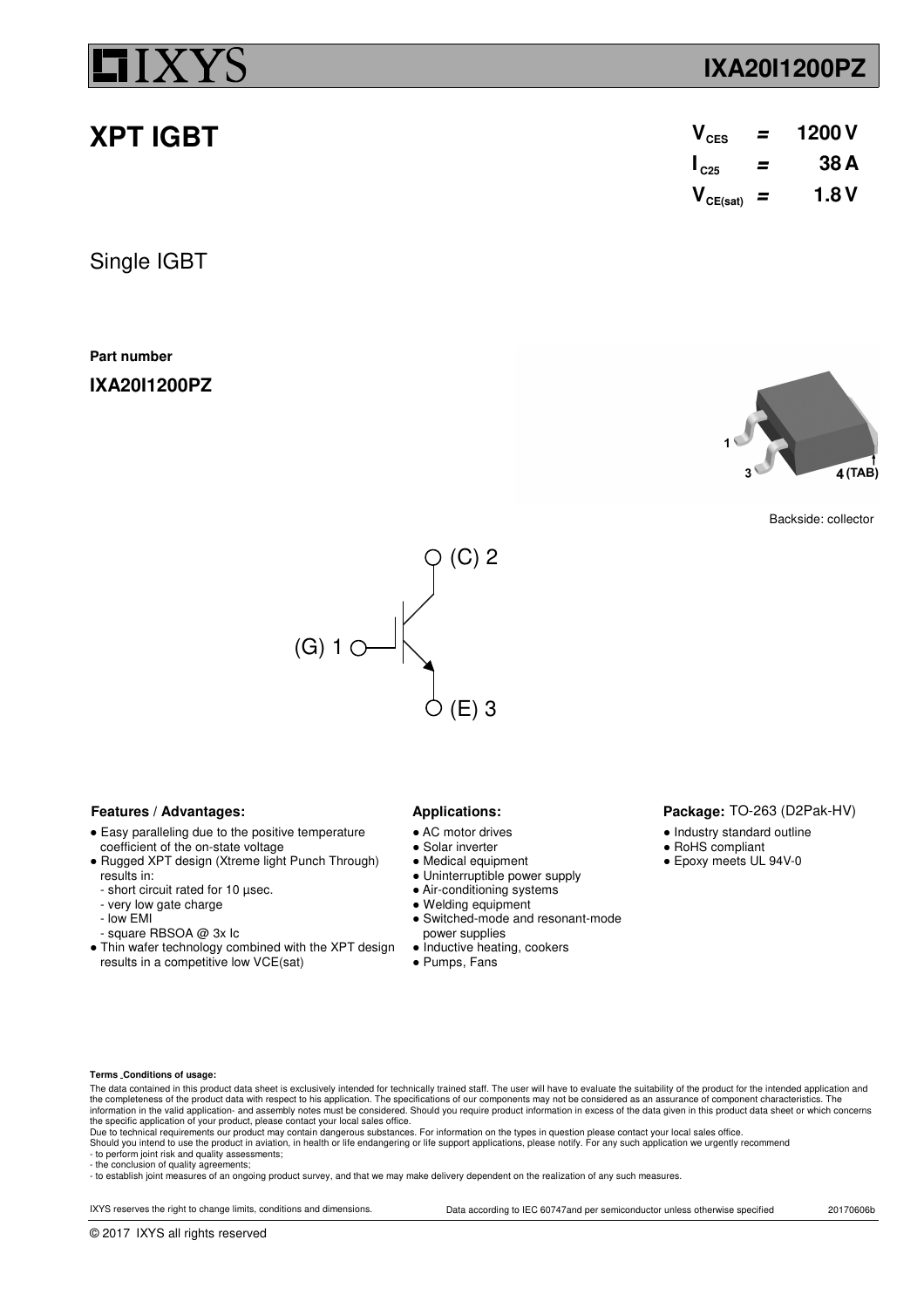## **XYS** Ľ

| <b>IGBT</b>                      |                                      |                                             |                              |      | <b>Ratings</b> |      |             |
|----------------------------------|--------------------------------------|---------------------------------------------|------------------------------|------|----------------|------|-------------|
| Symbol                           | <b>Definition</b>                    | <b>Conditions</b>                           |                              | min. | typ.           | max. | Unit        |
| $V_{\text{CES}}$                 | collector emitter voltage            |                                             | $T_{VJ}$ =<br>$25^{\circ}$ C |      |                | 1200 | $\vee$      |
| V <sub>GES</sub>                 | max. DC gate voltage                 |                                             |                              |      |                | ±20  | $\vee$      |
| $\bm{{\mathsf{V}}}_\mathsf{GEM}$ | max. transient gate emitter voltage  |                                             |                              |      |                | ±30  | $\vee$      |
| $I_{C25}$                        | collector current                    |                                             | $T_c = 25^{\circ}$ C         |      |                | 38   | A           |
| $\mathsf{I}_{\text{C80}}$        |                                      |                                             | $T_c = 80^{\circ}$ C         |      |                | 22   | A           |
| $P_{\text{tot}}$                 | total power dissipation              |                                             | $T_c = 25^{\circ}$ C         |      |                | 165  | W           |
| $V_{CE(sat)}$                    | collector emitter saturation voltage | $I_{C} = 15A$ ; $V_{GF} = 15V$              | $T_{V,I} = 25^{\circ}C$      |      | 1.8            | 2.1  | $\mathsf V$ |
|                                  |                                      |                                             | $T_{VJ} = 125 °C$            |      | 2.1            |      | V           |
| $\bm{V}_{GE(th)}$                | gate emitter threshold voltage       | $I_{C} = 0.6$ mA; $V_{GE} = V_{CE}$         | $T_{VJ} = 25^{\circ}C$       | 5.4  | 5.9            | 6.5  | $\vee$      |
| $I_{\text{CES}}$                 | collector emitter leakage current    | $V_{CF} = V_{CFSS}$ ; $V_{GF} = 0$ V        | $T_{V,1} = 25^{\circ}C$      |      |                | 0.1  | mA          |
|                                  |                                      |                                             | $T_{VJ}$ = 125 °C            |      | 0.1            |      | mA          |
| $I_{\texttt{GES}}$               | gate emitter leakage current         | $V_{GF} = \pm 20 V$                         |                              |      |                | 500  | nA          |
| $\mathbf{Q}_{\text{G(on)}}$      | total gate charge                    | $V_{CE}$ = 600 V; $V_{GE}$ = 15 V; $I_C$ =  | 15A                          |      | 47             |      | nC          |
| $t_{d(on)}$                      | turn-on delay time                   |                                             |                              |      | 48             |      | ns          |
| $t_{r}$                          | current rise time                    |                                             |                              |      | 30             |      | ns          |
| $t_{d(\text{off})}$              | turn-off delay time                  | inductive load                              | $T_{VJ}$ = 125 °C            |      | 230            |      | ns          |
| $t_{f}$                          | current fall time                    | $V_{CE} = 600 V; I_C = 15 A$                |                              |      | 350            |      | ns          |
| $E_{on}$                         | turn-on energy per pulse             | $V_{GE} = \pm 15 V$ ; R <sub>G</sub> = 56 Ω |                              |      | 1.6            |      | mJ          |
| $E_{\text{off}}$                 | turn-off energy per pulse            |                                             |                              |      | 1.7            |      | mJ          |
| <b>RBSOA</b>                     | reverse bias safe operating area     | $V_{GE}$ = ±15 V; R <sub>G</sub> = 56 Ω     | $T_{VJ}$ = 125 °C            |      |                |      |             |
| $I_{\text{CM}}$                  |                                      | $V_{CEmax}$ = 1200 V                        |                              |      |                | 45   | Α           |
| <b>SCSOA</b>                     | short circuit safe operating area    | $V_{CEmax}$ = 1200 V                        |                              |      |                |      |             |
| t <sub>sc</sub>                  | short circuit duration               | $V_{CE}$ = 900 V; $V_{GE}$ = ±15 V          | $T_{VJ}$ = 125 °C            |      |                | 10   | $\mu s$     |
| $I_{\rm sc}$                     | short circuit current                | $R_{\alpha}$ = 56 $\Omega$ ; non-repetitive |                              |      | 60             |      | A           |
| $R_{thJC}$                       | thermal resistance junction to case  |                                             |                              |      |                | 0.76 | K/W         |
| $R_{thCH}$                       | thermal resistance case to heatsink  |                                             |                              |      | 0.25           |      | K/W         |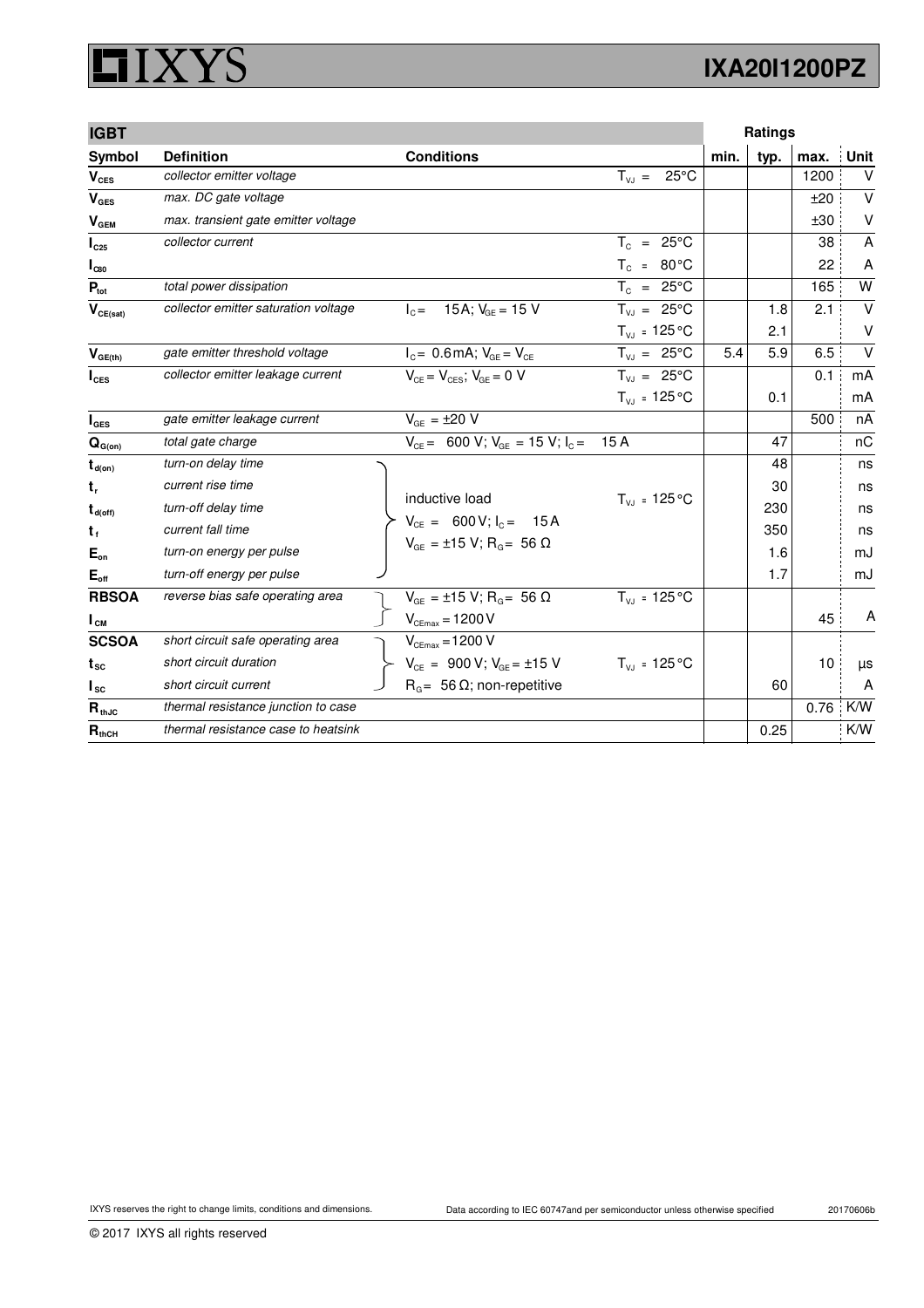

# **IXA20I1200PZ**

| TO-263 (D2Pak-HV)<br>Package      |                                                              |                   |                      | <b>Ratings</b> |      |      |      |
|-----------------------------------|--------------------------------------------------------------|-------------------|----------------------|----------------|------|------|------|
| Symbol                            | <b>Definition</b>                                            | <b>Conditions</b> |                      | min.           | typ. | max. | Unit |
| <sup>I</sup> <sub>RMS</sub>       | <b>RMS</b> current                                           | per terminal      |                      |                |      | 35   | A    |
| $T_{\nu J}$                       | virtual junction temperature                                 |                   |                      | -40            |      | 150  | °C   |
| $T_{op}$                          | operation temperature                                        |                   |                      | $-40$          |      | 125  | °C   |
| $T_{\text{stg}}$                  | storage temperature                                          |                   |                      | $-40$          |      | 150  | °C   |
| Weight                            |                                                              |                   |                      |                | 1.5  |      | g    |
| $F_c$                             | mounting force with clip                                     |                   |                      | 20             |      | 60   | N    |
| $d_{\mathsf{Spp/App}}$            | creepage distance on surface   striking distance through air |                   | terminal to terminal | 4.2            |      |      | mm   |
| $d_{\mathsf{Spb} / \mathsf{Apb}}$ |                                                              |                   | terminal to backside | 4.7            |      |      | mm   |

### Product Marking



### **Part description**

X XPT IGBT =

A Gen 1 / std =

20 = Current Rating [A]

I Single IGBT 1200 = Reverse Voltage [V] =

PZ TO-263AB (D2Pak) (2HV) =

| Orderina | <b>Ordering Number</b> | <b>Marking on Product</b> | <b>Delivery Mode</b> | Quantity | Code No. |
|----------|------------------------|---------------------------|----------------------|----------|----------|
| Standard | IXA2011200PZ           | IXA2011200PZ              | Tape & Reel          | 800      | 518533   |

| <b>Similar Part</b> | Package      | Voltage class |
|---------------------|--------------|---------------|
| IXA2011200PZ        | TO-220AB (3) | 1200          |
| IXA20IF1200HB       | TO-247AD (3) | 1200          |

|                     | <b>Equivalent Circuits for Simulation</b> | * on die level | $T_{\text{VI}}$ = 150 °C |
|---------------------|-------------------------------------------|----------------|--------------------------|
|                     | $R_{o}$                                   | <b>IGBT</b>    |                          |
| $V_{0 \text{ max}}$ | threshold voltage                         | 11             |                          |
| $R_{0 \text{ max}}$ | slope resistance *                        | 86             | mΩ                       |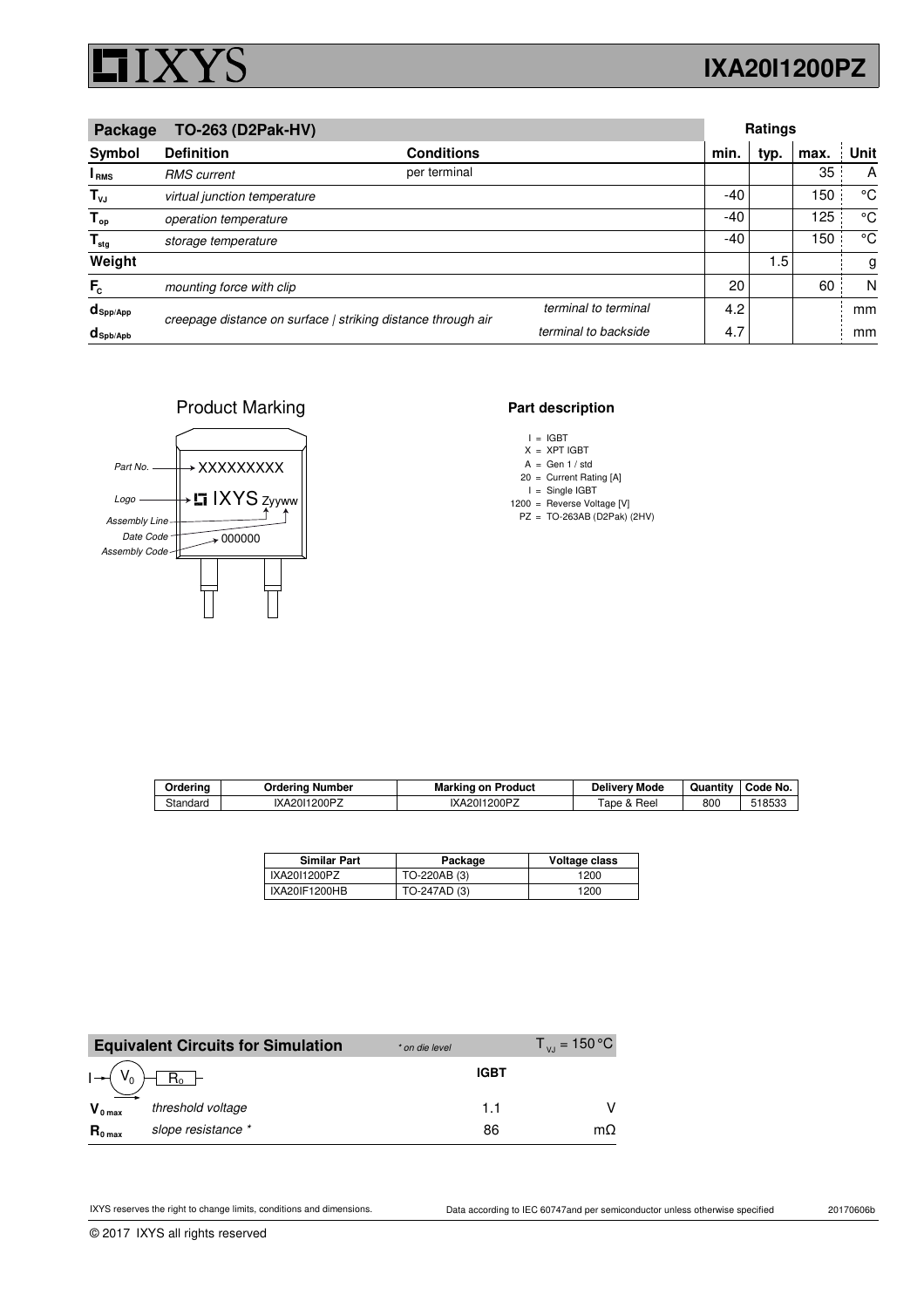# **IXA20I1200PZ**

 **Outlines TO-263 (D2Pak-HV)**



| Dim.           | Millimeter   |           | Inches         |           |  |
|----------------|--------------|-----------|----------------|-----------|--|
|                | min          | max       | min            | max       |  |
| A              | 4.06         | 4.83      | 0.160          | 0.190     |  |
| A1             |              | typ. 0.10 | typ. 0.004     |           |  |
| A <sub>2</sub> | 2.41         |           | 0.095          |           |  |
| b              | 0.51         | 0.99      | 0.020          | 0.039     |  |
| b <sub>2</sub> | 1.14         | 1.40      | 0.045          | 0.055     |  |
| C              | 0.40         | 0.74      | 0.016          | 0.029     |  |
| c2             | 1.14         | 1.40      | 0.045          | 0.055     |  |
| D              | 8.38         | 9.40      | 0.330          | 0.370     |  |
| D1             | 8.00         | 8.89      | 0.315          | 0.350     |  |
| D <sub>2</sub> | 2.3          |           | 0.091          |           |  |
| E              | 9.65         | 10.41     | 0.380          | 0.410     |  |
| E1             | 6.22         | 8.50      | 0.245          | 0.335     |  |
| e              |              | 2,54 BSC  |                | 0,100 BSC |  |
| e1             |              | 4.28      | 0.169          |           |  |
| н              | 14.61        | 15.88     | 0.575          | 0.625     |  |
| L              | 1.78         | 2.79      | 0.070          | 0.110     |  |
| L1             | 1.02         | 1.68      | 0.040          | 0.066     |  |
| W              | typ.<br>0.02 | 0.040     | typ.<br>0.0008 | 0.002     |  |

All dimensions conform with and/or within JEDEC standard.